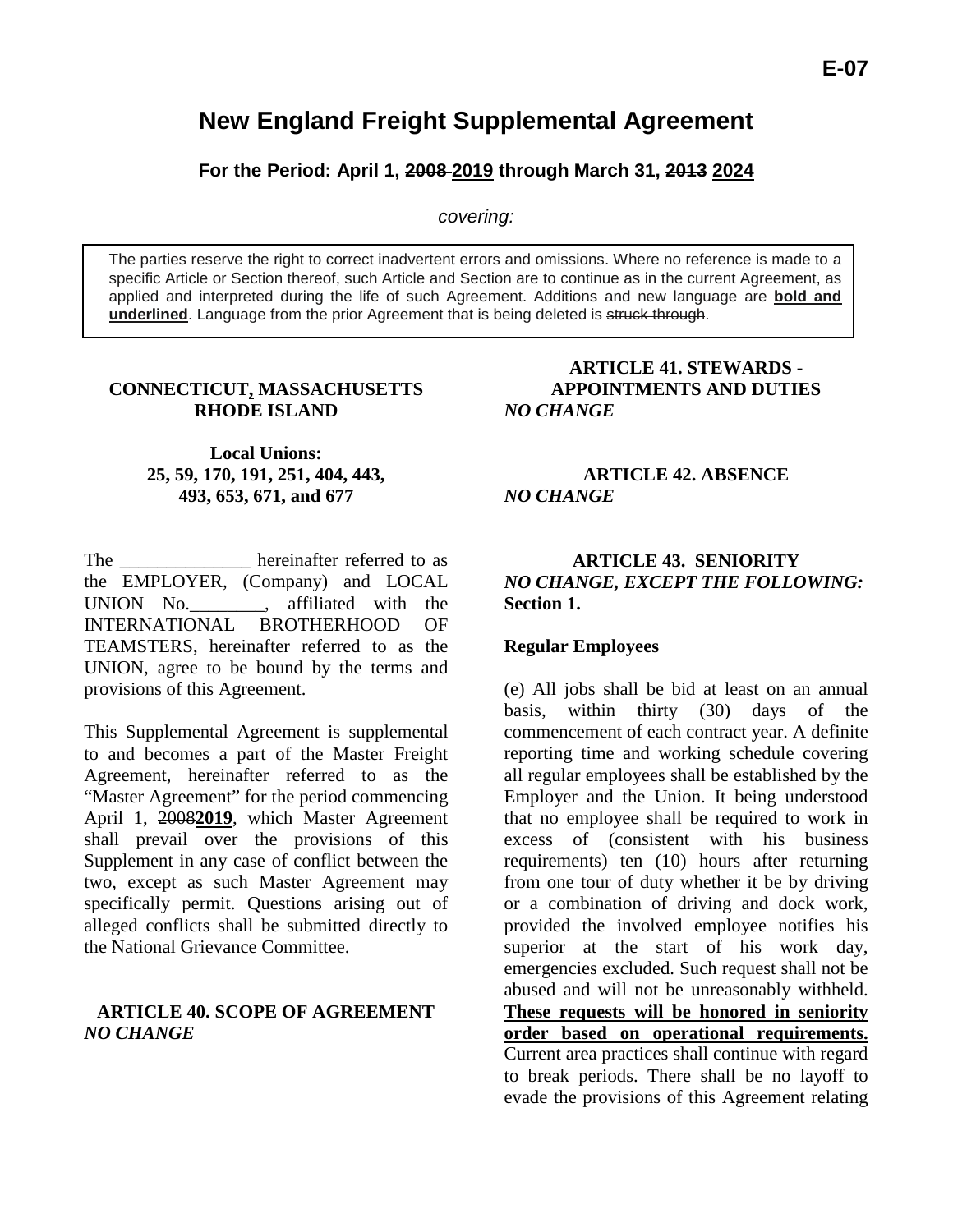to scheduling and starting time. No change in any assignment or reporting time under the schedule, shall be made by the Employer without the consent of the Union. The schedule, when changed and agreed upon, shall be posted by the Employer on Monday to become effective the following Monday. The requirement of Union "consent" does not mean the Union may arbitrarily or capriciously refuse to recognize the Employer's need to operate an efficient business and in doing so recognize his need to increase or decrease the number of employees, which may necessitate the changing of schedules and starting time.

#### **ARTICLE 44. OTHER BUSINESS, ETC.** *NO CHANGE*

## **ARTICLE 45. GRIEVANCE MACHINERY COMMITTEE** *NO CHANGE*

## **ARTICLE 46. GRIEVANCE MACHINERY AND UNION LIABILITY** *NO CHANGE*

## **ARTICLE 47. DISCHARGE AND SUSPENSION** *NO CHANGE, EXCEPT THE FOLLOWING:*

The Employer shall not discharge nor suspend any employee without just cause, but in respect to discharge or suspension shall give at least one (1) warning notice of the complaint against such employee to the employee, in writing, and a copy of the same to the Union affected, **which may be transmitted electronically,** except that no warning notice need be given to an employee before he is discharged if the cause of such discharge is dishonesty or drunkenness, or recklessness resulting in serious accident while on duty, or the carrying of unauthorized passengers, failure to report a known accident,

or illegal drug induced intoxication as outlined in Article 35, Section 3 of the Master Agreement. The warning notice as herein provided shall not remain in effect for a period of more than nine (9) months from date of said warning notice. Discharge must be by proper written notice to the employee**.** and the Union affected. **Notice to the Union may be transmitted electronically.** Any employee may request an investigation as to his discharge or suspension. Should such investigation prove that an injustice has been done an employee, he shall be reinstated. The New England Joint Area Committee shall have the authority to order full, partial or no compensation for time lost. Appeal from discharge, suspension, or warning notice must be taken within ten (10) days by written notice, and a decision reached within thirty (30) days from the date of discharge, suspension or warning notice. If the employee involved is not within the home terminal area when the action of discharge, suspension or warning notice is taken, the ten (10) day period will start from the date of his return to the home terminal. If no decision has been rendered on the appeal within thirty (30) days the case shall then be taken up as provided for in Article 46 of this Agreement.

## **ARTICLE 48. PAYROLL PERIOD** *NO CHANGE*

## **ARTICLE 49. SUNDAYS AND HOLIDAYS** *NO CHANGE*

## **ARTICLE 50. VACATIONS** *NO CHANGE, EXCEPT THE FOLLOWING:*

(g) Vacations must be taken between **January 1 and December 31.**May 1 and October 31, unless otherwise mutually agreed to between the Employer and the Union, and any employee who has completed the required service before or within the vacation period shall be granted a vacation as provided herein. Notwithstanding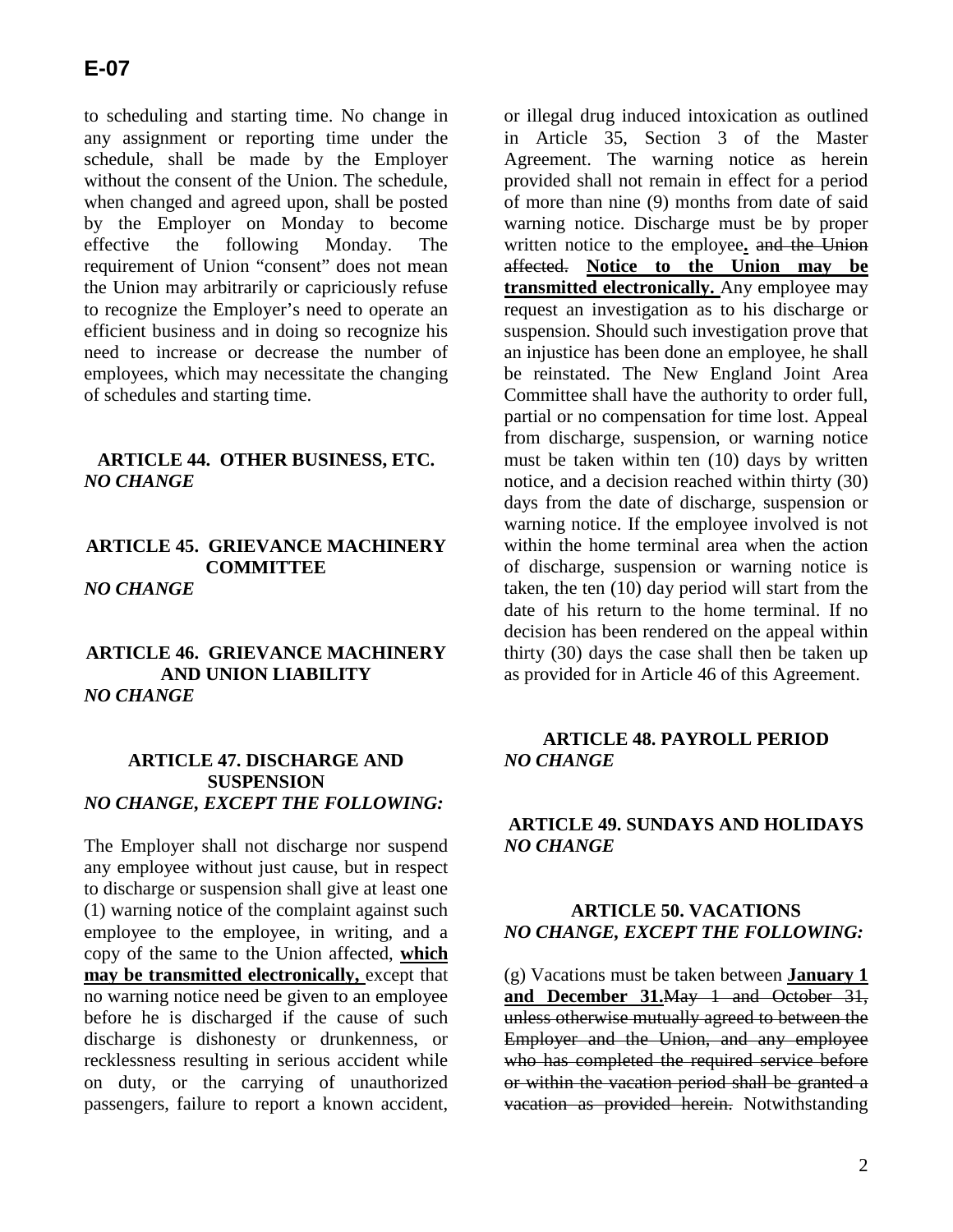## **E-07**

the above, the fifth (5th) week and sixth (6th) week of vacation as provided in (e) and (f) above must be taken outside of the vacation period so stated**months of June, July and August**, but must be taken in the calendar year in which it is earned unless otherwise mutually agreed to between the Employer and the Union.

**ARTICLE 51. MISCELLANEOUS** *NO CHANGE*

**ARTICLE 52. CLASSIFICATIONS** *NO CHANGE*

**ARTICLE 53. HOURS OF WORK AND OVERTIME** *NO CHANGE*

> **ARTICLE 54. WAGES AND ALLOWANCES** *\*\*SEE NATIONAL ECONOMIC SUMMARY\*\**

**ARTICLE 55. CLASSIFICATIONS AND TRIP RATES** *NO CHANGE*

> **ARTICLE 56. MILEAGE RATES** *\*\*SEE NATIONAL ECONOMIC SUMMARY\*\**

**ARTICLE 57. PICK-UPS, DELIVERIES AND RATE FORMULA** *NO CHANGE*

**ARTICLE 58. RELIEF HOLDOVER, PREMIUM PAY & EXPENSES** *NO CHANGE*

**ARTICLE 59. DROPPING TRAILERS** *NO CHANGE*

**ARTICLE 60. DOUBLE BOTTOMS** *\*\*SEE NATIONAL ECONOMIC SUMMARY\*\**

#### **ARTICLE 61. OVERHEAD OPERATIONS** *\*\*SEE NATIONAL ECONOMIC SUMMARY\*\**

#### **ARTICLE 62. TWO-MAN OPERATION** *\*\*SEE NATIONAL ECONOMIC SUMMARY\*\**

#### **ARTICLE 63. OWNER-OPERATORS** *NO CHANGE*

**ARTICLE 64. HEALTH AND WELFARE FUND** *\*\*SEE NATIONAL ECONOMIC SUMMARY\*\**

> **ARTICLE 65. PENSION FUND** *\*\*SEE NATIONAL ECONOMIC SUMMARY\*\**

## **ARTICLE 66. AUTOMATIC INCREASES** *NO CHANGE*

The provision of Article 61 (Overhead Operations), Article 62 (Two-Man Operations) and Article 63 (Owner-Operators) shall be automatically amended to incorporate whatever amendments or changes may be made in the parallel provisions of the Central States, Overthe-Road Motor Freight Agreement for the contract period starting April 1, 2003, effective as of the dates such amendments or changes